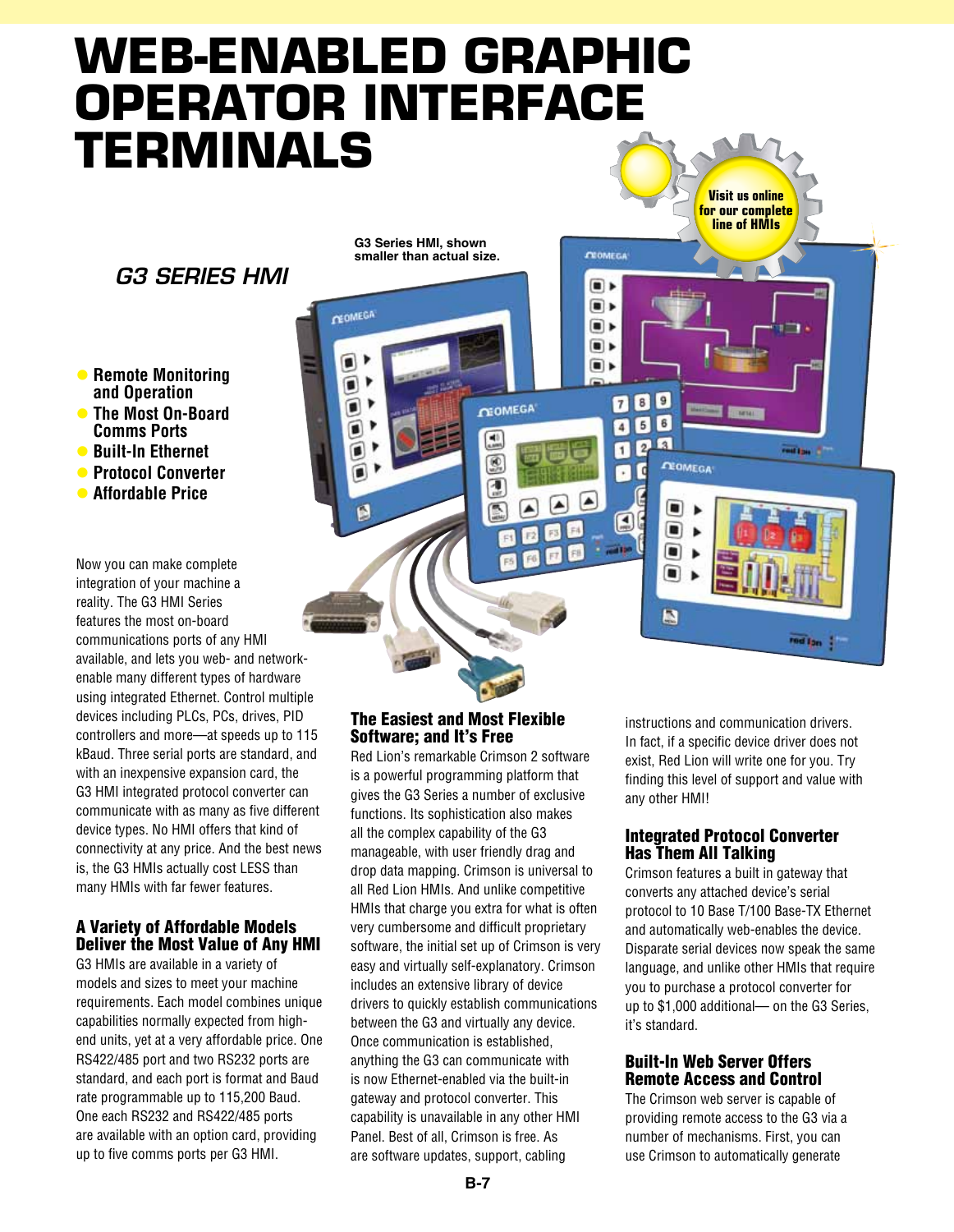

## Lower Manpower and Travel Costs

Why check up on equipment performance manually when you can have the process notify you of pending failure?

The G3 series can connect via Ethernet, landline modems, or even cellular modems to reach you anywhere in the world. With built-in email and text messaging functions, the G3 allows you to focus only on the areas of concern.

web pages that contain lists of tags—each formatted according to the tag's properties. You can also create a custom web site, using a third party HTML editor such as Microsoft FrontPage, with code that instructs Crimson to insert live tag values for realtime monitoring. And finally, you can enable Crimson's Virtual Panel, a unique remote access and control feature, which allows a web browser to not only view the G3's display in realtime, but control its keypad and operate any of its Ethernet-enabled devices remotely. This feature is only available in the G3 HMI Series.

#### Multi-Device Data Logging Capabilities

Crimson allows users to quickly set up any number of devices in a control application, collect performance data, display it, store it for evaluation, or trigger PLC functions with one panel—either live or remotely. Data may be recorded as quickly as once per second and can be acquired from one or all connected devices. Values are stored in CSV (comma separated variable) files that can easily be imported into applications such as Microsoft Excel. Unique to the G3 HMI, Crimson's web server can be used to expose various data via the G3 panel's Ethernet port, allowing remote access to diagnostic information, or to the values recorded by the data logger.

#### Virtually Unlimited Data Storage with CompactFlash

An integrated CompactFlash slot accommodates inexpensive and readily available Type I and II CompactFlash cards that lets you collect, retain and transfer data easily. If you need to update the database within a machine that is already installed at a customer's site, Crimson allows you to save a copy of the database to a CompactFlash card, ship that card to your customer, and have the G3 load the database from that card.

#### Faster Data Transfer and Downloading with USB

The G3 HMI Series features a convenient USB port for fast downloads of configuration files from a PC as well as trending and data logging uploads to your PC for analysis.

#### Powerful Processing

The G3 HMI Series features an onboard 32-bit processor for unmatched computing capability. The full-featured Crimson software contains a built in "C" compiler to create custom programs for complex applications, recipe handling, realtime scheduling, math expression evaluation and much more.

#### Faster Configuration and Programming

Crimson 2 is a powerful set of icon-based, configuration, display, control and data logging tools designed specifically to take full advantage of the G3 HMI Series architecture. The majority of simple applications can be quickly set up using a step-by-step process to configure communications protocols, define the data tags to be accessed, and create the user interface. A full set of drag and drop graphical items makes creation of the interface easy while yielding professional results. More advanced features, such as programming, data logging and configuring the G3's web server, are intuitive and easily enabled.

#### The Lowest Priced, Full-Featured HMIs

For less than many stripped-down HMIs, you can add the powerful capabilities and ease of use found only in the G3 HMI Series. The G3 Series come standard with three serial comms, Ethernet, protocol converter, USB, and CompactFlash slot. And at no extra charge, you get full-featured Crimson 2 software with drag and drop configuration and data tagging, easy-to-use interface tools, flexible programming environment, powerful data logging, and our exclusive Virtual Panel and web server capabilities for remote access and control.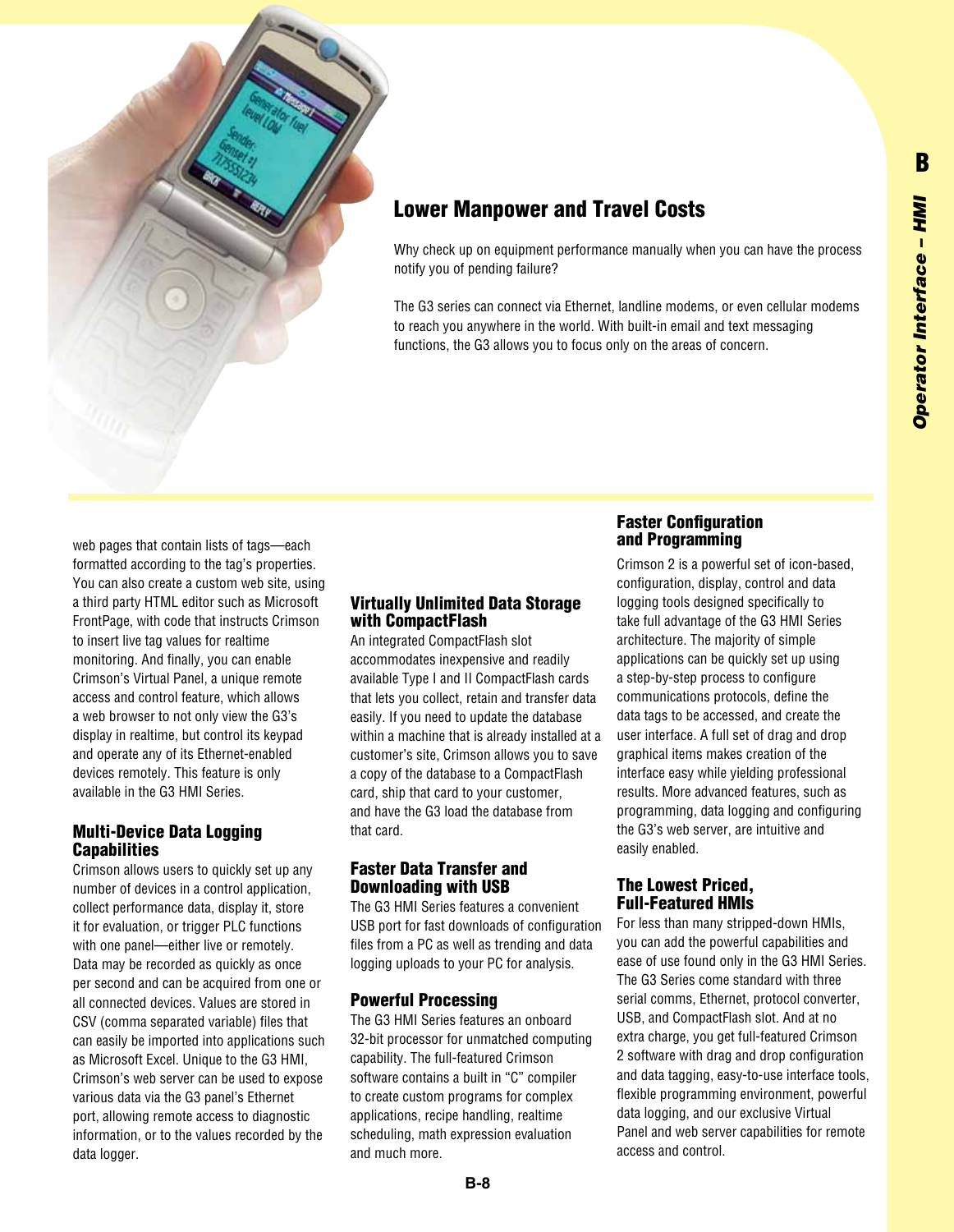

#### **Accessory Cables**

The following cables may be used to connect the G3 HMI, Data Station Plus or Red Lion Modular Controller Master to the listed device.

| <b>MODEL NO.</b> | <b>DESCRIPTION</b>           | <b>MODEL NO.</b> | <b>DESCRIPTION</b>           |
|------------------|------------------------------|------------------|------------------------------|
| CBLAB001         | Allen Bradley SLC-503 V DF 1 | <b>CBLOMR03</b>  | Omron C-SERIES RS422         |
| CBLAB002         | Allen Bradley PLC-5 V CHNL 0 | <b>CBLPROG0</b>  | RJ-11 PROG. Lead 10FT        |
| CBLAB003         | Allen Bradley DH48           | <b>CBLRLC00</b>  | 485 G3 RJ45 - RL RJ11        |
| CBLAB004         | Allen Bradley PNLVW VIA DF1  | <b>CBLRLC01</b>  | RJ12-RJ12 1' Crossed         |
| <b>CBLGEF01</b>  | Ge Fanuc 90S V SNP           | <b>CBLRLC02</b>  | RJ12-RJ12 10' Crossed        |
| <b>CBLGEN01</b>  | RS232 TO MALE 9-PIN          | <b>CBLRLC03</b>  | RJ45-RJ45 1' Straight        |
| <b>CBLGEN02</b>  | <b>RS232 Bare Wires</b>      | <b>CBLRLC04</b>  | RJ45-RJ45 10' Straight       |
| <b>CBLGEN03</b>  | RS422/485 Bare Wires         | <b>CBLRLC05</b>  | RS485 Jumpered               |
| <b>CBLIDE01</b>  | Idec Micro 3                 | CBLRLC06         | MC TO RED LION RJ11 RS485    |
| <b>CBLIDE02</b>  | Idec Micro 3C                | <b>CBLRLC07</b>  | RJ45-RJ45 6" Straight        |
| CBLIDE03         | <b>Idec Micro Smart</b>      | <b>CBLRLCS2</b>  | RJ12-RJ12 10' Straight       |
| <b>CBLKEY01</b>  | Keyence KV Series Cable      | <b>CBLSIE01</b>  | Siemens S7 PPI               |
| CBLKOY00         | Koyo Model 2xx               | <b>CBLSIE02</b>  | Siemens MPI with out Adaptor |
| <b>CBLMAT01</b>  | Matsushita FP                | <b>CBLSIE03</b>  | Siemens MPI with Adaptor     |
| <b>CBLMAT02</b>  | Matsushita FP0               | <b>CBLSIE04</b>  | TI 545 on Port 1             |
| <b>CBLMDM00</b>  | Modem 9Pin Male              | <b>CBLSIE05</b>  | Siemens 545/555 RS232        |
| <b>CBLMDM01</b>  | Modem 25Pin Male             | <b>CBLSIE06</b>  | Siemens 545/555 - RS422      |
| <b>CBLMIT01</b>  | Misubushi FX                 | <b>CBLSIE07</b>  | TI 500 Series                |
| <b>CBLMIT02</b>  | MITS FX0 and FX0N            | <b>CBLSIE08</b>  | Siemens-CP525 Comm Card      |
| <b>CBLMIT03</b>  | MIT A/Q                      | <b>CBLSIE09</b>  | Siemens-S5 with Adaptor      |
| <b>CBLMOD01</b>  | Modicon (RS232)              | <b>CBLTEL00</b>  | G3 Telemechanique RS485      |
| <b>CBLOMR01</b>  | Omron (RS232)                | <b>CBLTEL01</b>  | G3 Telemechanique SLV 485    |
| <b>CBLOMR02</b>  | Omron SYS C200H-LK210        | <b>CBLYAS01</b>  | Yaskawa SMC3010              |